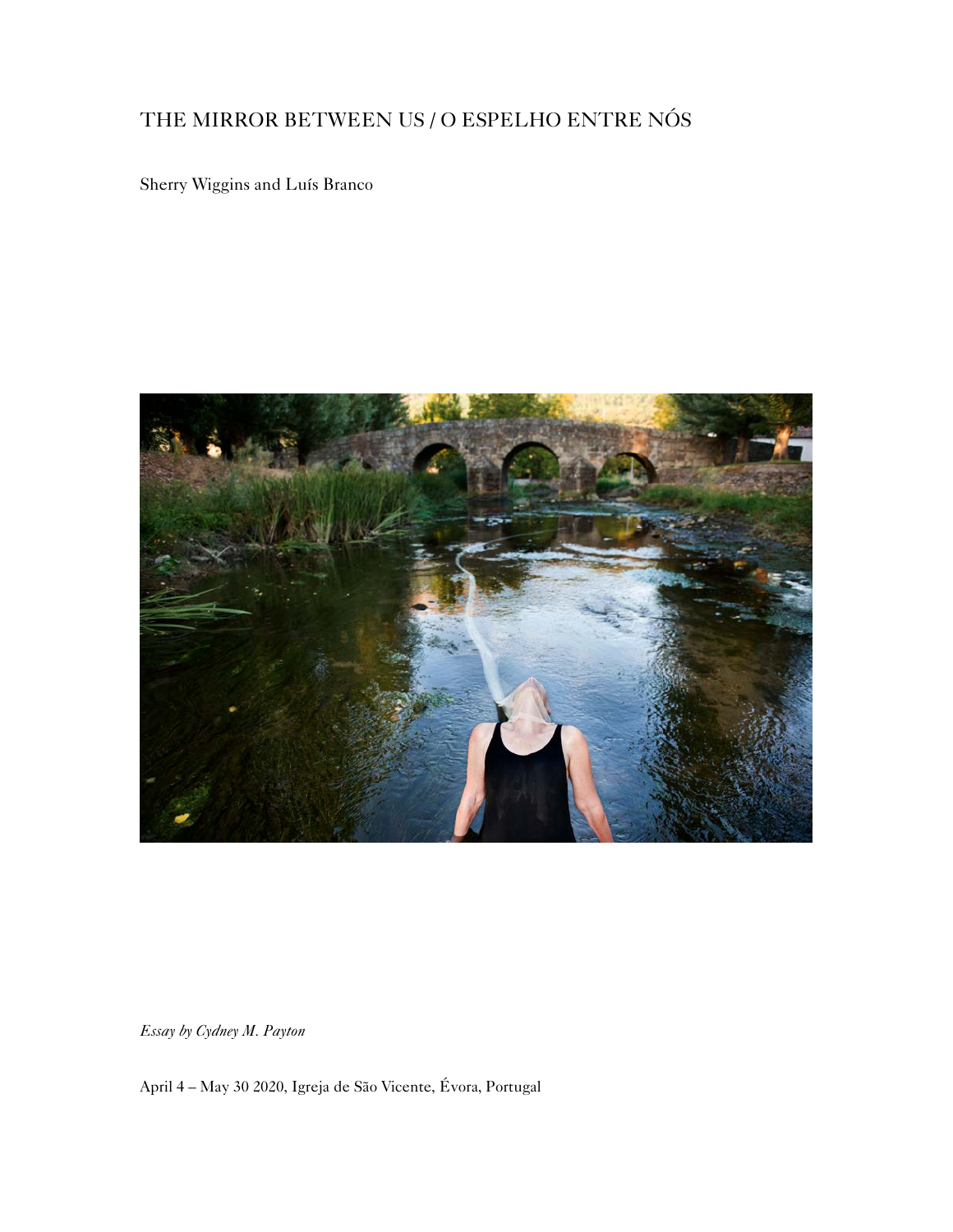

*Two Chairs, at Herdade da Marmeleira*, 2015, 50 x 75 cm



*Two Sherrys at Herdade da Marmeleira*, 2015, 50 x 75 cm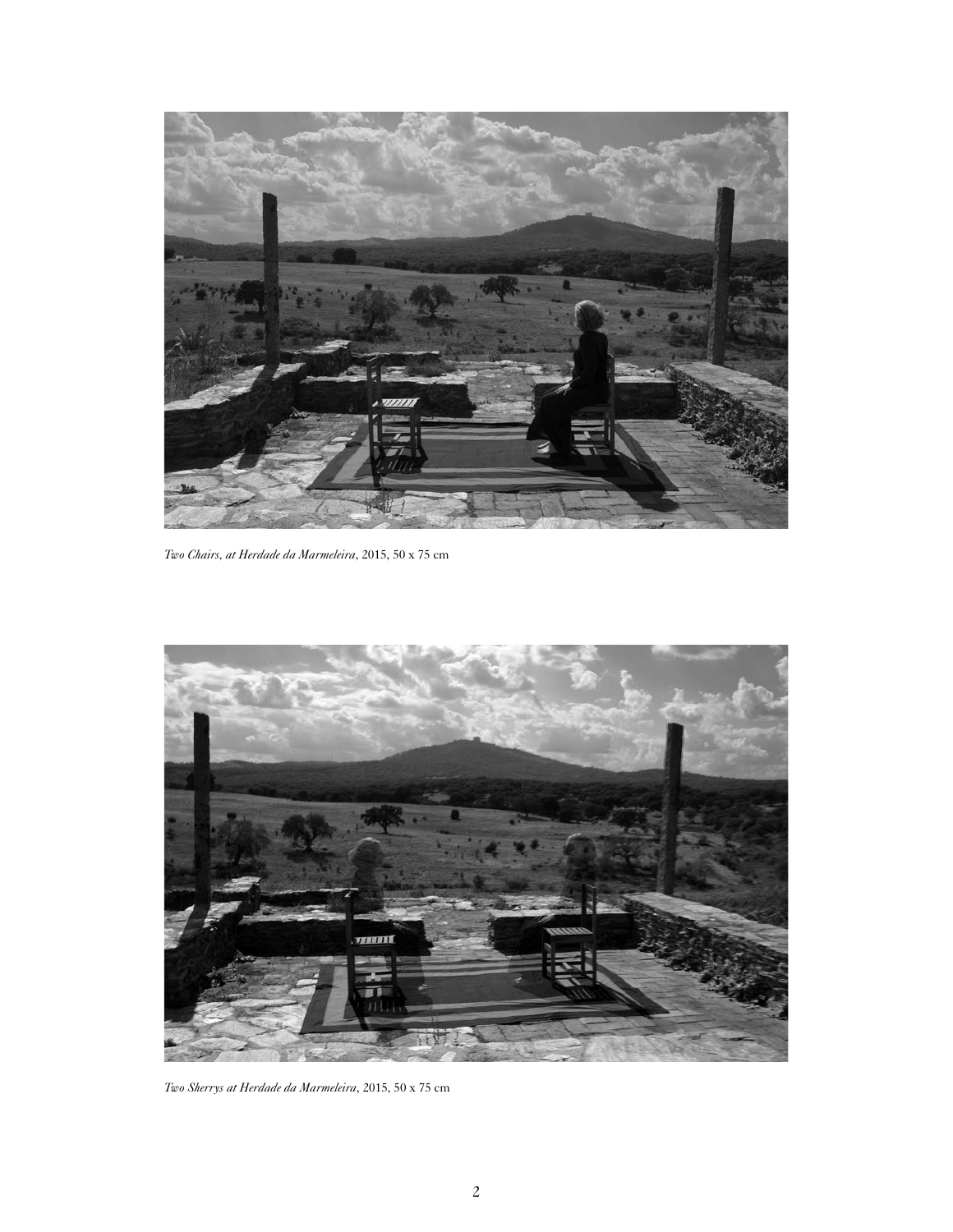## MIRROR IMAGE

*"The camera is the ideal arm of consciousness."* —Susan Sontag

Mere scattered light and atoms make photographs. A photograph multiplies the self into another dimension, a rotation in the vector of two objects to create a mirror image of the other. As Susan Sontag wrote in *On Photography*, the camera allows one to lay claim to another reality. Sherry Wiggins and Luís Branco's collaborative project *The Mirror Between Us* / *O Espelho Entre Nós* presents us with questions about female agency in such reality creation.

Today, the general nature of self-representation has become complicated by the full-throttle world of image manufacturing and collection—Twitter, Instagram, Facebook, news cycles. We are overburdened with sorting not only pictures but their implied histories and meanings. It is clear that making artistic work is far from the immediacy of a snapshot. So, when we look at the Wiggins/Branco photographs what are we to look for? The subject, easily identified as the artist Wiggins, is a woman of a certain age. Yet, it is in the broader subjects of landscape and nature that the narrative splits from that preconception. Amid lush fields and ancient cork trees, an artisanal past comes forward in idyllic even aggressive presentations of womanhood in nature.

The collaboration between Wiggins and photographer Luís Filipe Branco began in 2015 when Wiggins entered a residency at the rural OBRAS Foundation near Evoramonte in Portugal. Arriving from her home in Boulder, Colorado, Wiggins was already committed to a long-term investigation that she termed *Searching Selves*, a conceptual process whereby she would delve into the artistic practices of other artists. The aim was to challenge her studio practice by studying then traveling to locations where the artists lived to make work that conceptually spoke about her art and its relationship to those she was excavating. For Wiggins, intellectually and artistically embodying other artist's work has become a unique methodology to confront ideas about female (re)presentation. At OBRAS, she'd chosen to investigate the late Portuguese artist Helena Almeida who, like Wiggins, had a history of making performative photographs.

Initially, Branco came to OBRAS to document Wiggins' Almeida-adjacent performances. For this work—performance, photographs, drawings—Wiggins entered into an Almeida-like emotional space. Where Almeida sought to arrange the body as a performance of painting, Wiggins would arrange the body against a material structure. Branco's first photographs of Wiggins show a woman almost dancing on an overblown abstracted red flower designed with fabric. Branco, known as a photojournalist but trained as a fine artist, wanted the chance to make his images using Wiggins in a classical sense as an artist's model. However, once their work began things quickly changed; the making of images became more of an exchange between the two artists, a mirroring, as seen in *Two Chairs, at Herdade da Marmeleira*, 2015 and *Two Sherrys at Herdade da Marmeleira*, 2015. Over the following four years, Wiggins/Branco would create five projects with Wiggins in the roles of creative agitator, model, and director and Branco as producer and image-maker. *The Mirror Between Us* represents work from four of those collaborations all produced in Portugal. The most recent project, inspired by the French artist Claude Cahun (1894-1954), began in the Netherlands in 2019 and is planned for production in 2021.

By creating a process of collaboration built on sites and ideas—some of which followed Wiggins continued *Searching Selves* investigation and others which evolved from their mutual interest in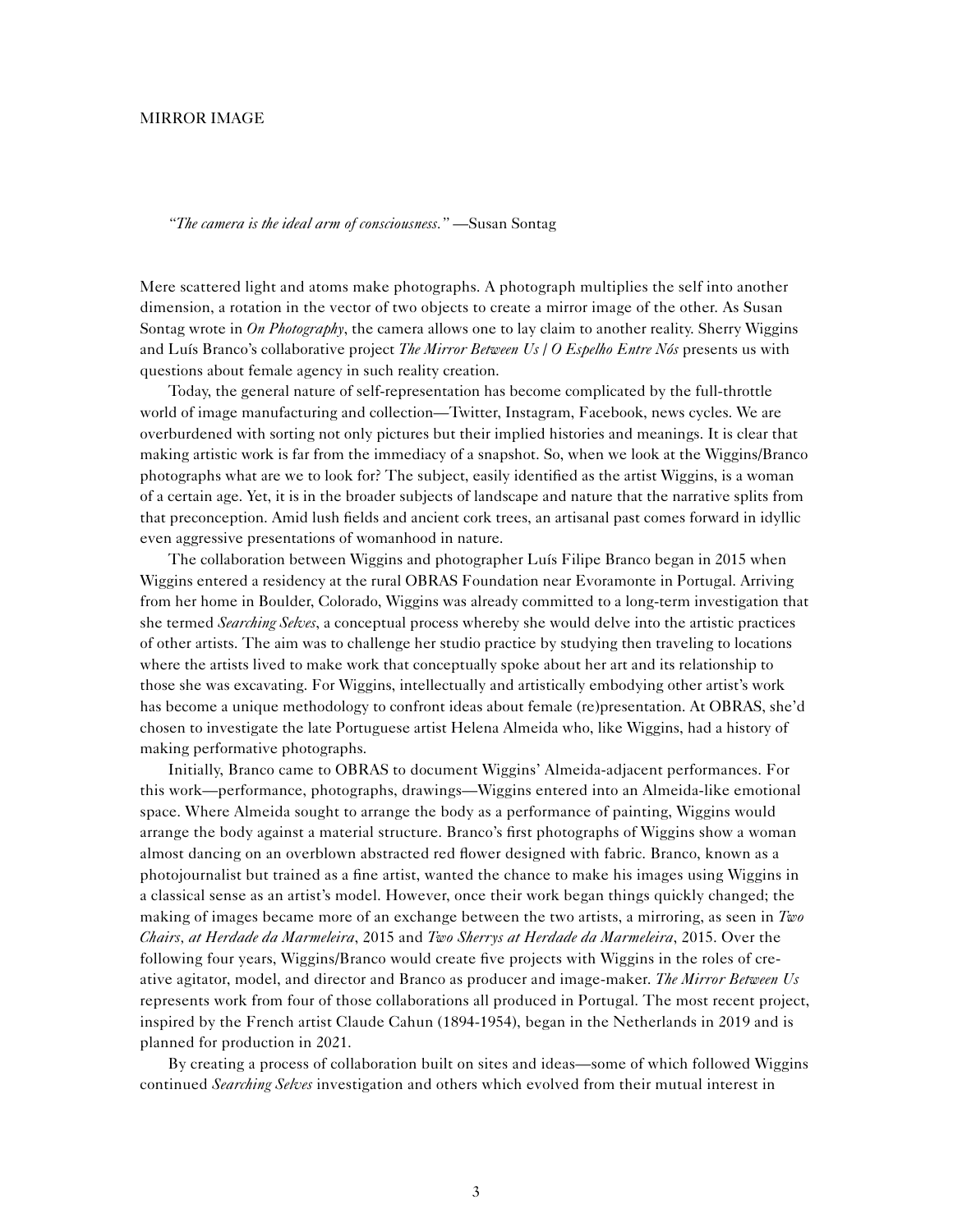the landscape—Wiggins/Branco have generated several bodies of work largely gripped by issues of feminist presentation. By this I mean, that we cannot look at these photographs without impressing upon them the various histories of how women have been, and are, looked at. To some viewers, the largest consideration might be Wiggins' age. By examining it, weighing it against notions of youth and beauty, we can see the agency that an older female body can have when captured by the lens against the landscape.

As we know, the notion of landscape is a modern invention. Historically, it was a word that came to represent the way gentry borrowed views thus cultivating and often stealing both image and land. In this regard, landscape implies acts of aggression, theft of property. The term arose in isolation from a true understanding that woodlands, hills, plains can never be truly owned. Landscape provided the means for nature to be lawfully bartered, traded, occupied. Borrowing a view might seem noble but it also suggests gendered exploitation of boundaries as property rights were for generations the domain of men. We can easily imagine that *Seat at Evoramonte*, 2019, suggests a kind of occupation by an unwanted figure on someone else's land or expulsion of the woman in the frame from inside a home to the wilds outside. We see the body in this image precariously situated on a chair that tilts against the horizon with a single, almost skeletal tree, her hair echoing its loosely structural form. Branco has given the image weight by pushing the dynamic between the two objects—body and tree—with a sparseness that relates his work to Portuguese photographer Paulo Nozolino known for high-contrast black and white images with raw yet poetical graphic power.

In the series *Outside Woman I & II*, 2019, there is a reversal of this historic reading of the feminine body and nature. Until the nineteenth century most women, those without wealth and status, were held captive by domestic roles that led them to be rarely seen unaccompanied outside. Even peering from a window was seen as dangerous; the female body uncontained and being *of nature* posed a threat



*Outside Woman I*, 2019 80 x 120 cm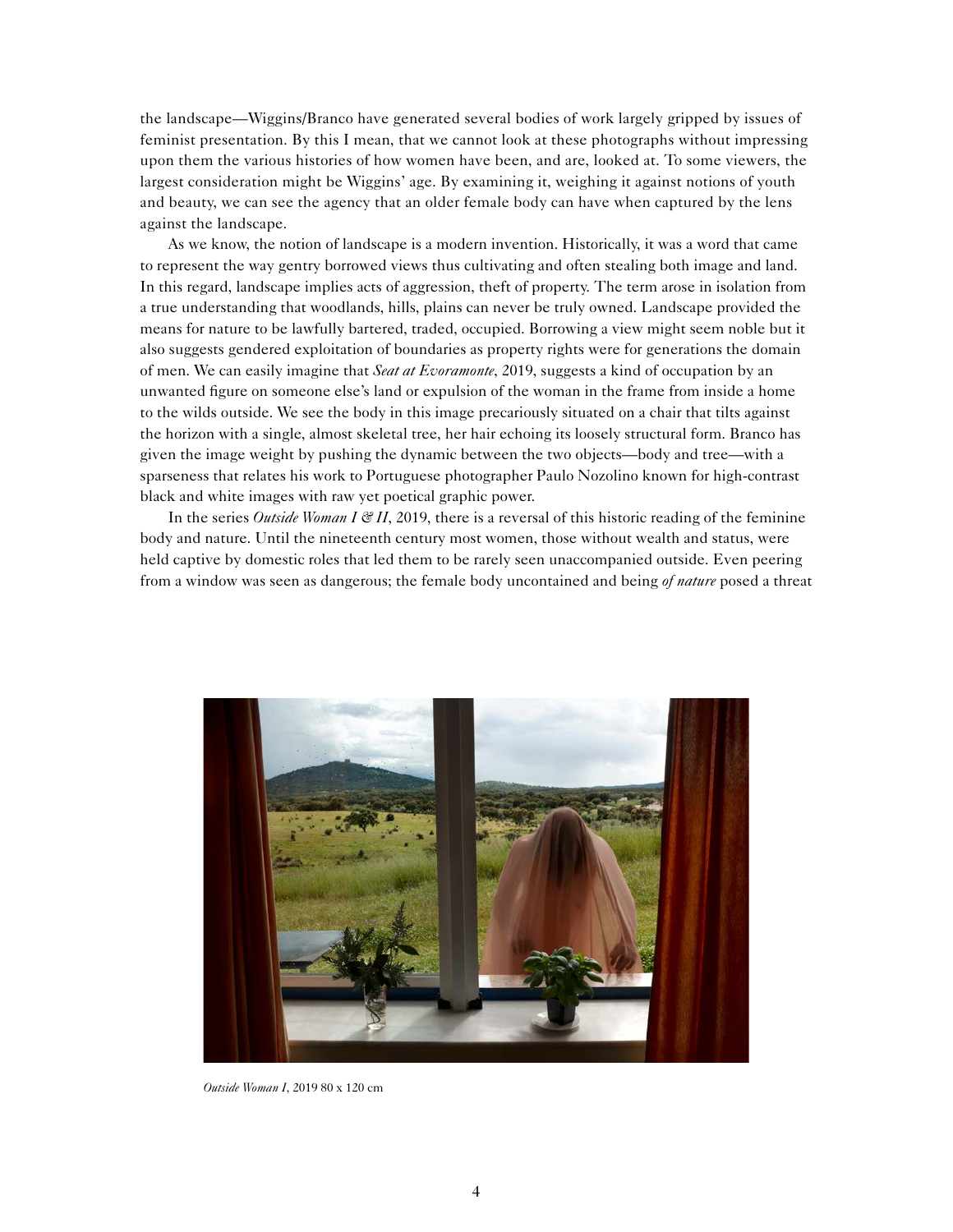to male sexuality and power. In the photographs *Outside Woman I & II,* the woman is not only literally outside the window but she is draped in sheer flesh-colored fabric seemingly autoerotically possessed, drawing us into a conversation about statuary and ancient goddesses. Aphrodite comes forward but it is pre-Hellenic goddess Astarte in her aspect as the "Queen of the Evening Star," a goddess of love, who resides in Wiggins' provocation.

A more contemporary view suggests that the female form in *Outside Woman I & II*, being released from the bondage of domesticity, finds its natural footing unbound in nature while the camera with its implied maleness—to aim and shoot—remains trapped inside. Still, it has to be acknowledged that there is an edge of voyeurism to the images, a tilt of the power toward the lens and its operator. However, the woman appears unaware of the presence of being viewed—being shot—deferring the position of power to an external body of viewership such as us.

The coupling of these two artists—female and male, artist and cameraman—court criticality. Issues of power and sexuality are entwined with any reading of the work. These are issues in this era not to be overlooked. The bargain that is being struck between informed audiences and the image makers is that the work holds value in the presentation of the very ideas and concepts that might be objectionable in feminism; that we can gauge the power that is being brought into question, seeing it lob back and forth between the two artists.

Ultimately, the structure of this collaboration is directed by Wiggins' incisive pursuit of self through reflection. It becomes evident in the repetitive figuration and performative practice that is being worked. However, Branco's role is more than one of an absorptive responder, it requires attunement and mediation of technical and ephemeral factors. From Sontag, we also learn, *"Photographs don't seem deeply beholden to the intentions of an artist. Rather, they owe their existence to a loose cooperation (quasi-magical, quasi-accidental) between photographer and subject."* If this holds, then the images from



*Outside Woman II*, 2019, 80 x 120 cm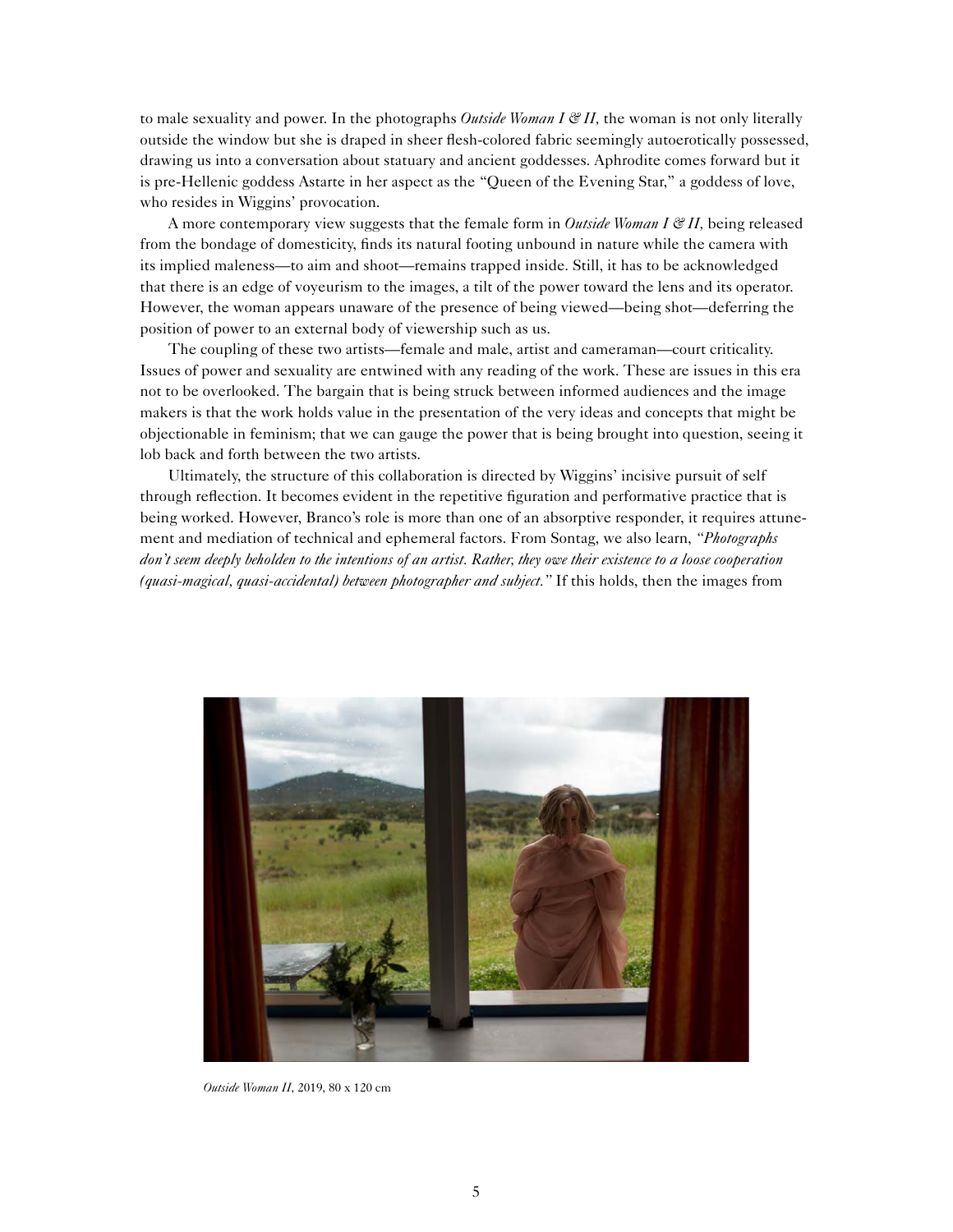

*Seat at Evoramonte*, 2019, 80 x 120 cm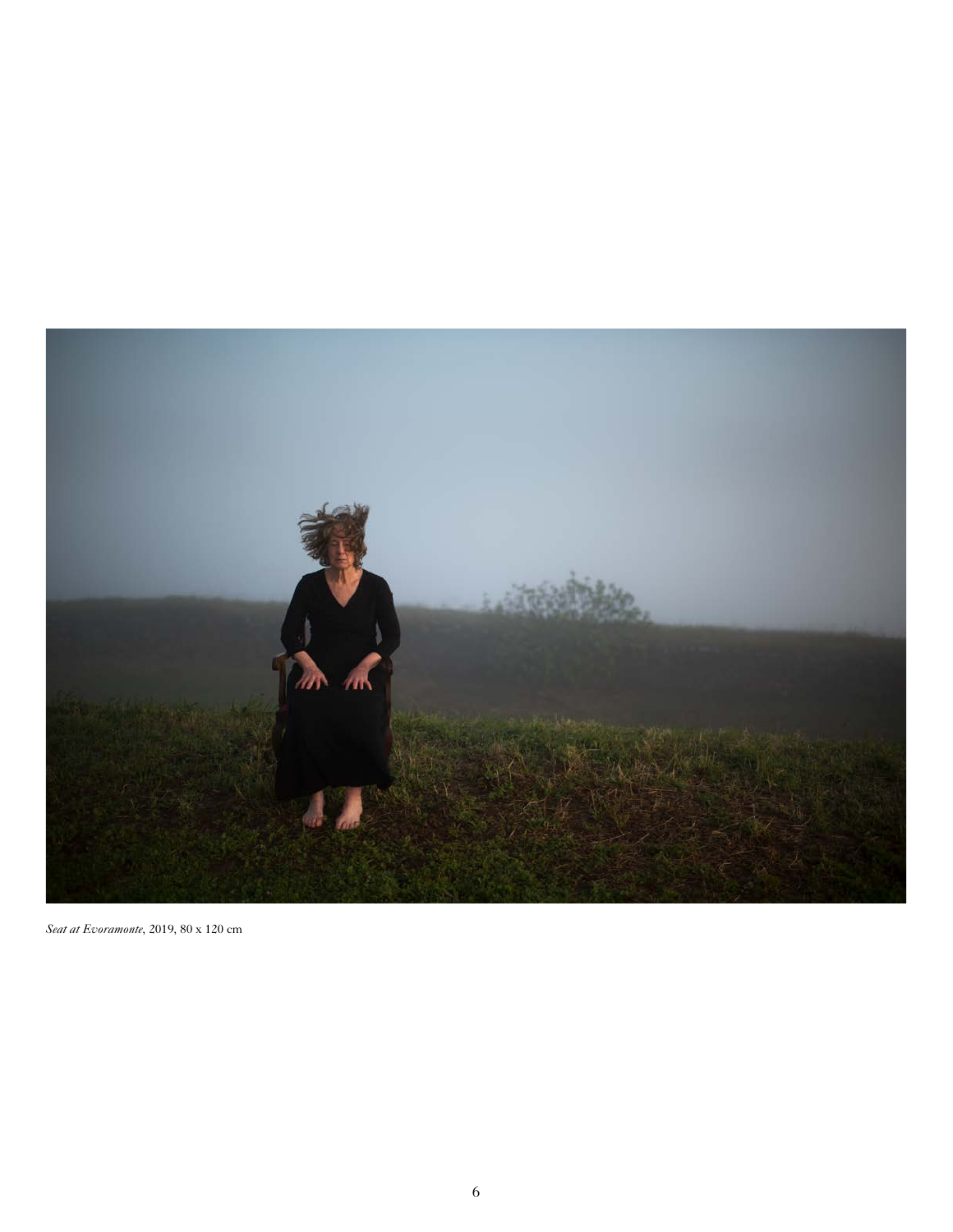the Wiggins/Branco collaboration move beyond a gendered platform into a more open conversation about dialogue in artistic practice, something that is often overlooked by a continued interest in the preciousness of production as largely an individualistic form to be codified as genius, even today, and especially in photography. Regardless, the photographs are not moralistic, but more representative of the oft-overlooked subjects—women and age.

This mirroring between the artists lends complexity to the Wiggins/Branco photographs as they are seen against the contemporary gloss of pictures created and consumed today. In *Mirror at Santa Susanna*, 2017, a woman holds an oval mirror refracting a blot of sunlight. It blinds the viewer from seeing the reflection of the camera lens, the photographer, and the artist in the mirror. This blast of light directs us to look in more detail at the background where arches of an ancient aqueduct run alongside a lake, now almost emptied by severe drought.

Civilizations' first mirrors were pools of water—ponds, lakes, streams, oceans. Searching for a reflection of self in the surface of water, metal or glass is as ancient as the Egyptians, Greeks, and Romans. Yet, even to this day, mirrors like cameras, are seen by some as instruments that trap the soul negating individualism and soulfulness. It is as if the artists have chosen Santa Susanna as a site for their project to speak about its lost abilities as a soul-catcher since a lake without a watery surface is a lake abandoned by its phantasmagorical language. Wiggins/Branco's *Mirror at Santa Susanna* bids us examine the connections between Santa Susanna and her lost art of reflection.

Reflection by definition throws back a body or surface of light without absorbing it. What makes us want to see ourselves in such a transitory dimension? Philosopher Jacques Lacan posited that "mirroring" is necessary to the primacy of development. Lacan's concept of the mirror stage theorized that our earliest recognition of selfhood through reflection creates a way for the individual to define self against the spatial objectness of all that is around us. With the title, *The Mirror Between Us*, Wiggins/



*Mirror at Santa Susana*, 2017, 80 x 120 cm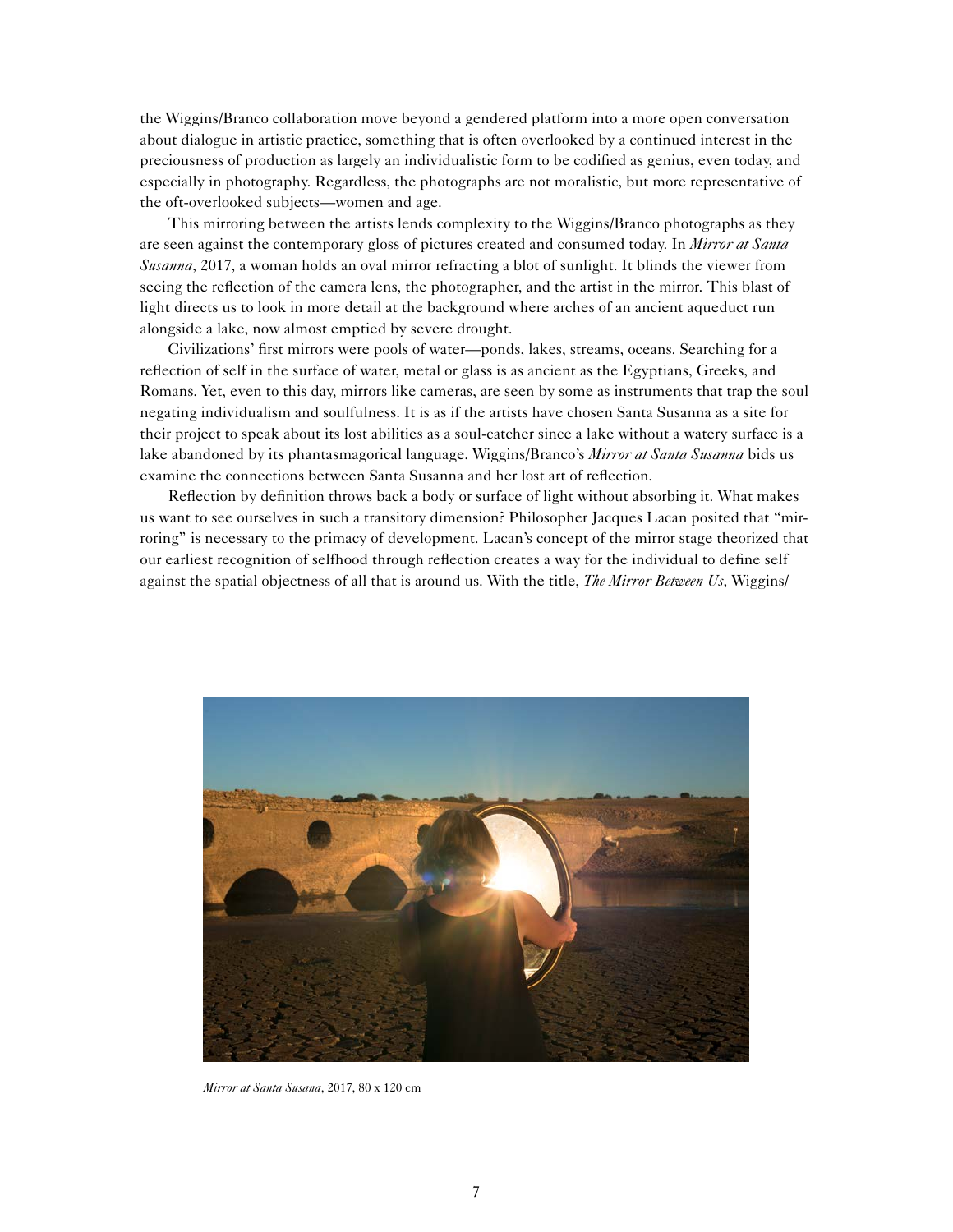Branco have suggested that a mirror need not be directly situated for self-image. That it is in the middle space, between two objects, two reflections, that we are bound to what is timelessly feminine, axial and a vector, for the self and others.

The last word from Sontag on what appeals to us about looking at such images as those in this grouping and questioning what gives them artistic grounding. *"Through photographs we follow in the most intimate, troubling way the reality of how people age."* She continues by stating, that to look back at a photograph of oneself or of anyone, famed or ordinary, artist or not, *"is to feel, first of all, how much younger (she, he) was then."* No matter how long ago the image was made it still sits in the past. This is the experience, putting a gage on mortality, that attracts us to photography in general but it is also what attracts us to *The Mirror Between Us*, as we are witnessing a historic event, a past encounter, some kind of documentary evidence of the subject's age made ageless by its photographic transcription.

> —Cydney M. Payton February, 2020

## **NOTES**

1. Susan Sontag, *On Photography*, (New York, New York, Farrar, Straus and Giroux, 1971). iii-lxx

2. A listing of Wiggins' project *Searching Selves* to date, by order of production, includes Russian-American avant-garde filmmaker Maya Deren; Indian minimalist Nasreen Mohamedi; Portuguese conceptualist Helena Almeida; Brazilian multimedia artist Mira Schendel; and French writer and photographer Claude Cahun.



*Dying Waters at Santa Susana*, 2017, 80 x 120 cm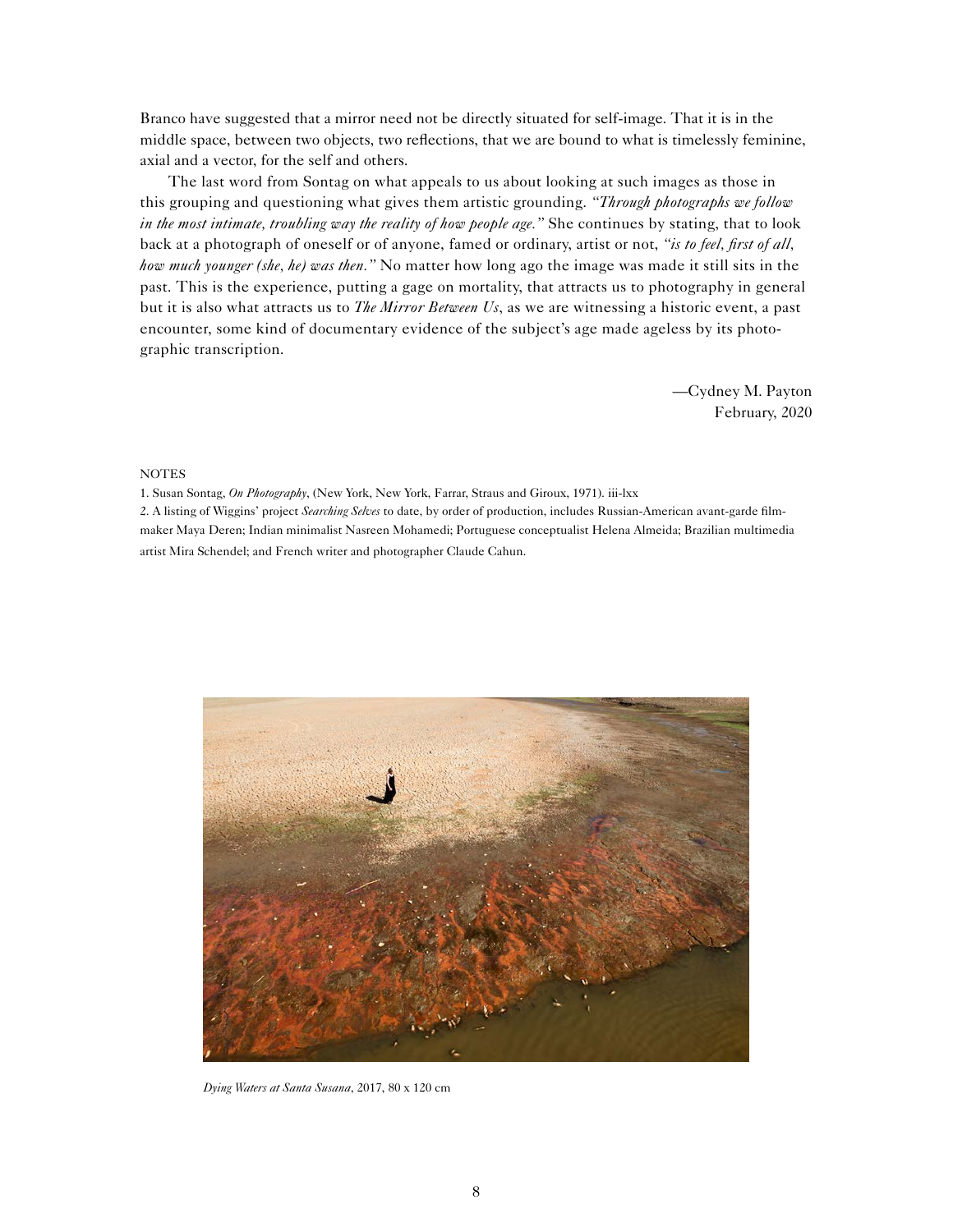This publication occasions the exhibition *The Mirror Between Us/ O Espelho Entre Nós*  at the Igreja de São Vicente in Évora, Portugal April 4 2020 through May 30 2020. It features twenty-two performative photographs created over a four-year period by Sherry Wiggins and Luís Branco.

Other projects by Wiggins/Branco include *Meeting Her Again / Reencontrando-a* for the Palácio dos Marqueses de Praia e Monforte, Estremoz, Portugal and Michael Warren Contemporary, Denver, Colorado (2017-18), and *Selected Works* for The Month of Photography, Redline Contemporary Art Center, Denver (2019).

SHERRY WIGGINS, an interdisciplinary artist, focuses on art as a specifically feminine/ feminist relational process and enactment. Her intensive international research and art practice is documented on her blog. Wiggins has exhibited extensively in the US and internationally in museums and art spaces in Brazil, India, Palestine, and Portugal, to name a few. Wiggins is represented by Michael Warren Contemporary. She lives in Boulder, Colorado.<http://sherrywiggins.com/> <https://sherrywigginsblog.com/>

LUÍS FILIPE BRANCO began his career as a photojournalist at the Jornal Público in Lisbon. Since then, Branco's career has focused on freelance photography and photojournalism. More recently, he has worked as filmmaker and producer with GMT, a company dedicated to the production of documentary films on culture and on institutions. Branco has also collaborated with numerous musicians, poets and visual artists on fine art photography projects. He lives in Lisbon, Portugal. <https://www.facebook.com/lfilipebranco>

CYDNEY M. PAYTON is an independent exhibition maker and writer. She lives in Monterey, California. <http://www.cydneypayton.com/>

The artists wish to extend their gratitude to Carolien van der Laan and Ludger van der Eerden, founders of the OBRAS Foundation, Evoramonte, Portugal [http://](http://www.obras-art.org/) [www.obras-art.org/](http://www.obras-art.org/); the Municipality of Évora; Margarida Branco; and Joseph Logan, designer of the brochure.

Cover: *Woman at the Bridge*, 2017, 80 x 120 cm